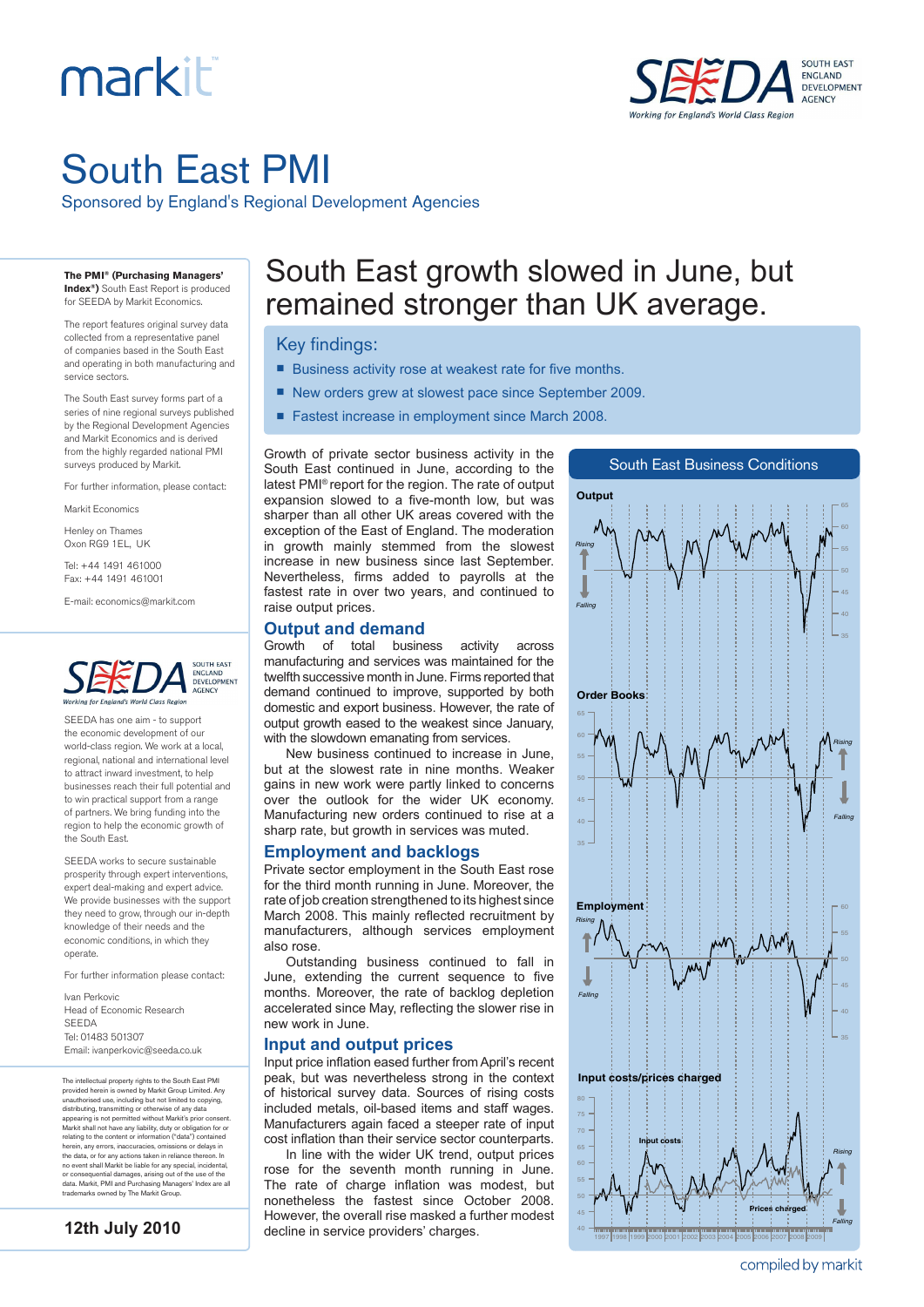#### Output / Business Activity

Q. Is the level of output or business activity at your company higher, the same or lower this month than one month ago?

|      |     |                         |                       | <b>South East Companies</b> |                    |                  | <b>AII UK</b>  |
|------|-----|-------------------------|-----------------------|-----------------------------|--------------------|------------------|----------------|
|      |     | Higher<br>$\frac{0}{0}$ | Same<br>$\frac{0}{0}$ | Lower<br>$\frac{0}{0}$      | Index<br>50=no cha | S.Adj'd<br>Index | S.Adi'd<br>Ind |
| 2009 | Oct | 29.9                    | 56.1                  | 14.0                        | 58.0               | 58.1             | 56.9           |
|      | Nov | 26.4                    | 54.1                  | 19.5                        | 53.5               | 56.2             | 56.5           |
|      | Dec | 33.1                    | 49.4                  | 17.5                        | 57.8               | 57.8             | 57.1           |
| 2010 | Jan | 25.8                    | 49.0                  | 25.2                        | 50.3               | 55.3             | 55.6           |
|      | Feb | 35.2                    | 52.2                  | 12.6                        | 61.3               | 59.7             | 58.7           |
|      | Mar | 38.1                    | 48.1                  | 13.8                        | 62.2               | 59.0             | 57.7           |
|      | Apr | 35.0                    | 52.5                  | 12.5                        | 61.3               | 58.1             | 56.4           |
|      | May | 34.5                    | 46.7                  | 18.8                        | 57.9               | 58.7             | 56.4           |
|      | Jun | 32.1                    | 51.8                  | 16.1                        | 58.0               | 57.6             | 55.5           |
|      |     |                         |                       |                             |                    |                  |                |



Private sector activity growth remained strong in June, despite easing to a five-month low. Moreover, the average rate of growth over Q2 picked up slightly since Q1 and was the fastest since Q3 2007. In June, the region recorded the second-fastest rate of expansion of all UK areas covered, behind the East of England. Firms mainly linked rising workloads to improving demand from both domestic and export markets. The current sequence of expansion now stretches to twelve months, with manufacturing again out-pacing services in June.

#### New Orders / Incoming New Business

Q. Is the level of new orders or incoming new business at your company higher, the same or lower this month than one month ago?

|      |     |                         |           | <b>South East Companies</b> |                        | <b>AII UK</b>    | $50 = no change$ or |                                    |
|------|-----|-------------------------|-----------|-----------------------------|------------------------|------------------|---------------------|------------------------------------|
|      |     | Higher<br>$\frac{0}{0}$ | Same<br>% | Lower<br>$\frac{0}{0}$      | Index<br>$50 = no$ chg | S.Adi'd<br>Index | S.Adj'd<br>Ind      | 65                                 |
| 2009 | Oct | 34.2                    | 52.6      | 13.2                        | 60.5                   | 58.2             | 55.8                | 60 <sub>1</sub>                    |
|      | Nov | 32.3                    | 48.4      | 19.4                        | 56.5                   | 58.3             | 56.4                | $55 -$                             |
|      | Dec | 32.5                    | 47.7      | 19.9                        | 56.3                   | 59.1             | 57.1                | 50                                 |
| 2010 | Jan | 29.7                    | 47.3      | 23.0                        | 53.4                   | 57.6             | 54.8                | W                                  |
|      | Feb | 37.6                    | 45.2      | 17.2                        | 60.2                   | 59.0             | 58.0                | 45                                 |
|      | Mar | 39.9                    | 47.5      | 12.7                        | 63.6                   | 60.5             | 57.5                | 40                                 |
|      | Apr | 39.5                    | 48.4      | 12.1                        | 63.7                   | 59.1             | 55.8                | <b>Black I</b>                     |
|      | May | 31.9                    | 47.2      | 20.9                        | 55.5                   | 56.3             | 54.1                | 35<br>Grey li                      |
|      | Jun | 35.0                    | 46.0      | 19.0                        | 58.0                   | 56.0             | 54.2                | <b>30 mmmmmmmmm</b><br>19971998199 |



The seasonally adjusted Incoming New Business Index fell marginally in June, and signalled the weakest rise in new work at South East private sector companies since September 2009. That said, it remained faster than the UK-wide trend, and was the twelfth successive monthly increase. Sources of new business growth included successful product launches, new customers, exports, and marketing activity. By sector, manufacturing new orders rose rapidly, while new contracts in services increased at a subdued pace.

#### Business Outstanding

Q. Is the level of business outstanding at your company higher, the same or lower this month than one month ago?

|      |     |        | <b>South East Companies</b> | <b>AII UK</b> |               |         |         |
|------|-----|--------|-----------------------------|---------------|---------------|---------|---------|
|      |     | Higher | Same                        | Lower         | Index         | S.Adj'd | S.Adj'd |
|      |     | ₩      | %                           | %             | $50 = no$ chg | Index   | Ind     |
| 2009 | Oct | 15.2   | 66.2                        | 18.6          | 48.3          | 47.8    | 45.8    |
|      | Nov | 17.2   | 60.0                        | 22.8          | 47.2          | 49.1    | 47.7    |
|      | Dec | 14.9   | 66.7                        | 18.4          | 48.2          | 50.1    | 48.9    |
| 2010 | Jan | 15.8   | 64.0                        | 20.1          | 47.8          | 50.2    | 48.8    |
|      | Feb | 19.3   | 61.4                        | 19.3          | 50.0          | 49.0    | 49.4    |
|      | Mar | 17.8   | 59.6                        | 22.6          | 47.6          | 47.7    | 48.2    |
|      | Apr | 21.2   | 62.3                        | 16.4          | 52.4          | 48.9    | 49.3    |
|      | May | 14.8   | 64.5                        | 20.6          | 47.1          | 49.1    | 49.4    |
|      | Jun | 20.6   | 60.6                        | 18.7          | 51.0          | 48.3    | 47.6    |

Outstanding workloads in the South East private sector declined for the fifth successive month in June. The rate of contraction accelerated slightly compared to May, but remained modest overall. Falling backlogs were mostly concentrated in services, where firms noted that slower new business growth had freed up some capacity. In contrast, manufacturing backlogs continued to rise, albeit at a moderate pace. The seasonally adjusted Business Outstanding Index remained above its longrun trend level of 47.0 in the latest period.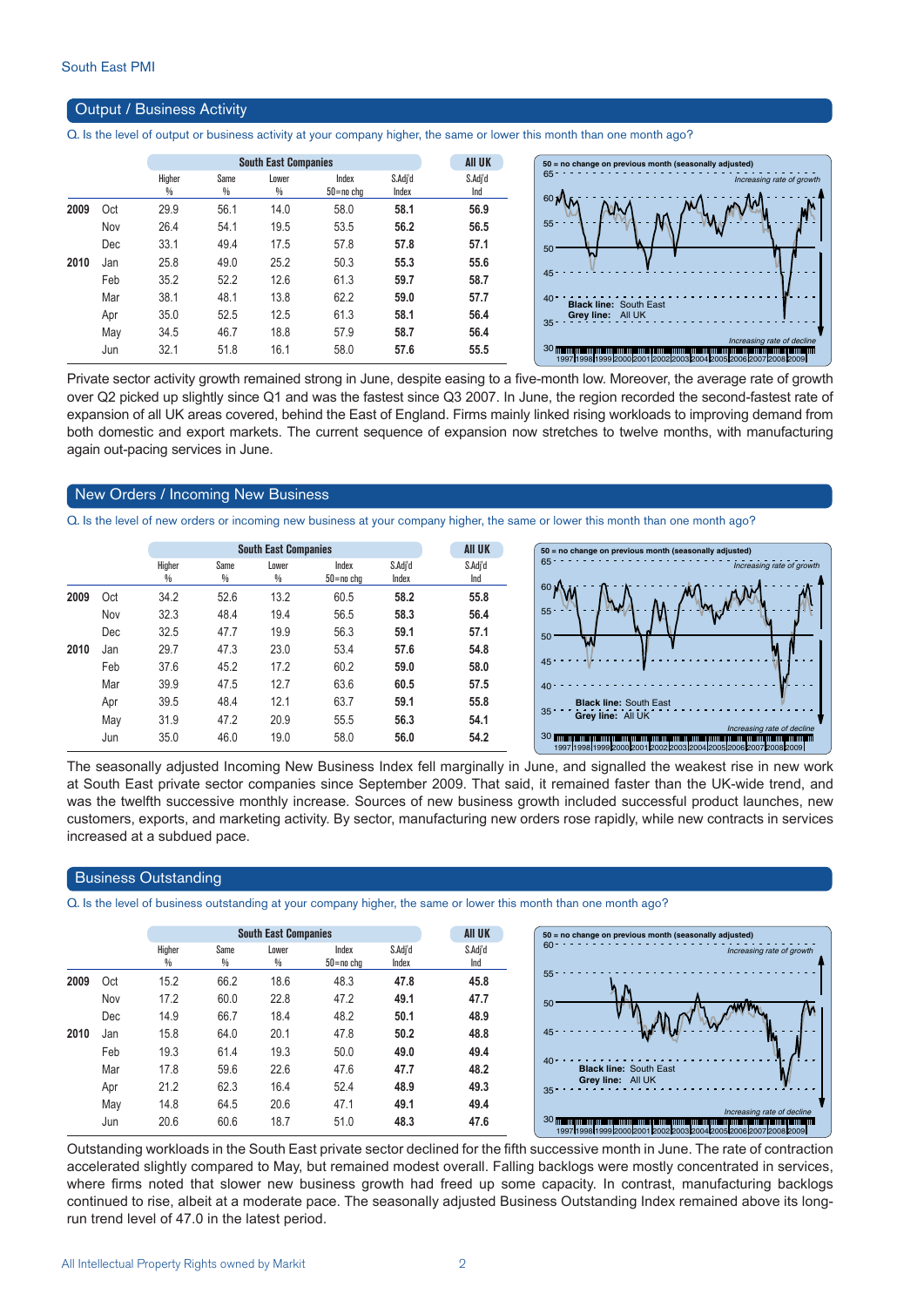#### Employment

Q. Is the level of employment at your company higher, the same or lower this month than one month ago?

|      |     |             |           | <b>South East Companies</b> |                    |                  | <b>AII UK</b>  | $50 = no$ change on previous month (seasonally adjusted)                                                                                                                            |
|------|-----|-------------|-----------|-----------------------------|--------------------|------------------|----------------|-------------------------------------------------------------------------------------------------------------------------------------------------------------------------------------|
|      |     | Higher<br>% | Same<br>% | Lower<br>%                  | Index<br>50=no cha | S.Adj'd<br>Index | S.Adj'd<br>Ind | 65<br>Increasing rate of growth                                                                                                                                                     |
| 2009 | Oct | 7.7         | 77.4      | 14.8                        | 46.5               | 46.1             | 46.1           | 60<br><b>Black line: South East</b>                                                                                                                                                 |
|      | Nov | 7.6         | 82.3      | 10.1                        | 48.7               | 47.8             | 47.2           | Grey line: All UK<br>55 <sub>5</sub>                                                                                                                                                |
|      | Dec | 10.4        | 77.9      | 11.7                        | 49.4               | 48.2             | 48.0           |                                                                                                                                                                                     |
| 2010 | Jan | 7.3         | 80.0      | 12.7                        | 47.3               | 49.8             | 49.2           | 50                                                                                                                                                                                  |
|      | Feb | 8.9         | 80.9      | 10.2                        | 49.4               | 48.2             | 49.3           |                                                                                                                                                                                     |
|      | Mar | 11.2        | 78.9      | 9.9                         | 50.6               | 49.8             | 50.1           | $45 -$                                                                                                                                                                              |
|      | Apr | 13.1        | 77.5      | 9.4                         | 51.9               | 51.4             | 52.1           | $40 -$                                                                                                                                                                              |
|      | May | 17.0        | 73.9      | 9.1                         | 53.9               | 51.0             | 50.4           | Increasing rate of decline                                                                                                                                                          |
|      | Jun | 18.0        | 74.3      | 7.8                         | 55.1               | 53.1             | 51.0           | 35 mm and an annual production of the manufacturer of the theory of the complete and product product and the c<br>19971199811999120001200112002120031200412005120061200712008120091 |

Private sector firms operating in the South East expanded their workforces on average in June. The current sequence of jobs growth in the region now stretches to three months. Moreover, the seasonally adjusted Employment Index rose since May, and signalled the fastest rate of job creation since March 2008. Recruitment was linked to rising demand and subsequent growth in workloads, but a number of firms reported that they had made only temporary appointments. Employment growth was broad-based across manufacturing and services, with the former registering the sharper rate of increase.

#### Input Prices / Costs

Q. Have average input prices or input costs risen, fallen or remained unchanged this month compared to one month ago?

|     |                         |                       |            |                        |                             | <b>All UK</b>  |
|-----|-------------------------|-----------------------|------------|------------------------|-----------------------------|----------------|
|     | Higher<br>$\frac{0}{0}$ | Same<br>$\frac{0}{0}$ | Lower<br>% | Index<br>$50 = no$ chg | S.Adj'd<br>Index            | S.Adj'd<br>Ind |
| Oct | 14.7                    | 77.6                  | 7.7        | 53.5                   | 53.4                        | 54.0           |
| Nov | 19.1                    | 73.9                  | 7.0        | 56.1                   | 55.4                        | 54.8           |
| Dec | 10.4                    | 84.4                  | 5.2        | 52.6                   | 54.8                        | 56.0           |
| Jan | 19.5                    | 75.8                  | 4.7        | 57.4                   | 56.5                        | 58.5           |
| Feb | 22.8                    | 69.6                  | 7.6        | 57.6                   | 56.7                        | 59.5           |
| Mar | 26.4                    | 69.2                  | 4.4        | 61.0                   | 56.8                        | 58.9           |
| Apr | 37.5                    | 60.6                  | 1.9        | 67.8                   | 60.6                        | 62.4           |
| May | 31.5                    | 66.1                  | 2.4        | 64.5                   | 59.7                        | 61.7           |
| Jun | 30.1                    | 66.9                  | 3.0        | 63.6                   | 58.3                        | 59.1           |
|     |                         |                       |            |                        | <b>South East Companies</b> |                |



Input prices in the South East's private sector economy continued to rise sharply in June. The seasonally adjusted Input Prices Index eased further from April's nineteen-month high, but remained greater than its long-run trend (55.5). A wide range of inputs were reported to have risen in price during the month, including metals, oil-based products and labour costs. By sector, manufacturing continued to post a sharper rate of input cost inflation than the services economy.

#### **Output Prices**

Q. Are the average prices charged for goods and services by your company higher, the same or lower this month than one month ago?

|      |     |             | <b>South East Companies</b> |            | <b>AII UK</b>      |                  |                |
|------|-----|-------------|-----------------------------|------------|--------------------|------------------|----------------|
|      |     | Higher<br>₩ | Same<br>%                   | Lower<br>₩ | Index<br>50=no cha | S.Adj'd<br>Index | S.Adj'd<br>Ind |
| 2009 | Oct | 6.5         | 85.8                        | 7.7        | 49.4               | 49.6             | 49.2           |
|      | Nov | 7.6         | 84.1                        | 8.3        | 49.7               | 49.9             | 48.9           |
|      | Dec | 5.2         | 89.6                        | 5.2        | 50.0               | 50.9             | 50.2           |
| 2010 | Jan | 11.3        | 81.3                        | 7.3        | 52.0               | 51.0             | 50.9           |
|      | Feb | 9.6         | 83.4                        | 7.0        | 51.3               | 50.9             | 51.9           |
|      | Mar | 10.1        | 83.6                        | 6.3        | 51.9               | 50.5             | 51.1           |
|      | Apr | 17.2        | 77.7                        | 5.1        | 56.1               | 51.2             | 51.9           |
|      | May | 12.3        | 83.4                        | 4.3        | 54.0               | 51.8             | 53.2           |
|      | Jun | 13.3        | 80.0                        | 6.7        | 53.3               | 51.9             | 53.0           |

Prices charged by private sector firms in the South East rose for the seventh month running in June. The rate of output price inflation remained modest overall, but was nevertheless the sharpest since October 2008. Higher tariffs were primarily linked by survey respondents to rising input prices. Service providers continued to cut their output prices, citing efforts to win new business and changing customer requirements. Manufacturers' output prices rose markedly, reflecting sharp upward pressure on costs. Overall, the South East registered a weaker rate of charge inflation than the UK average during the month.